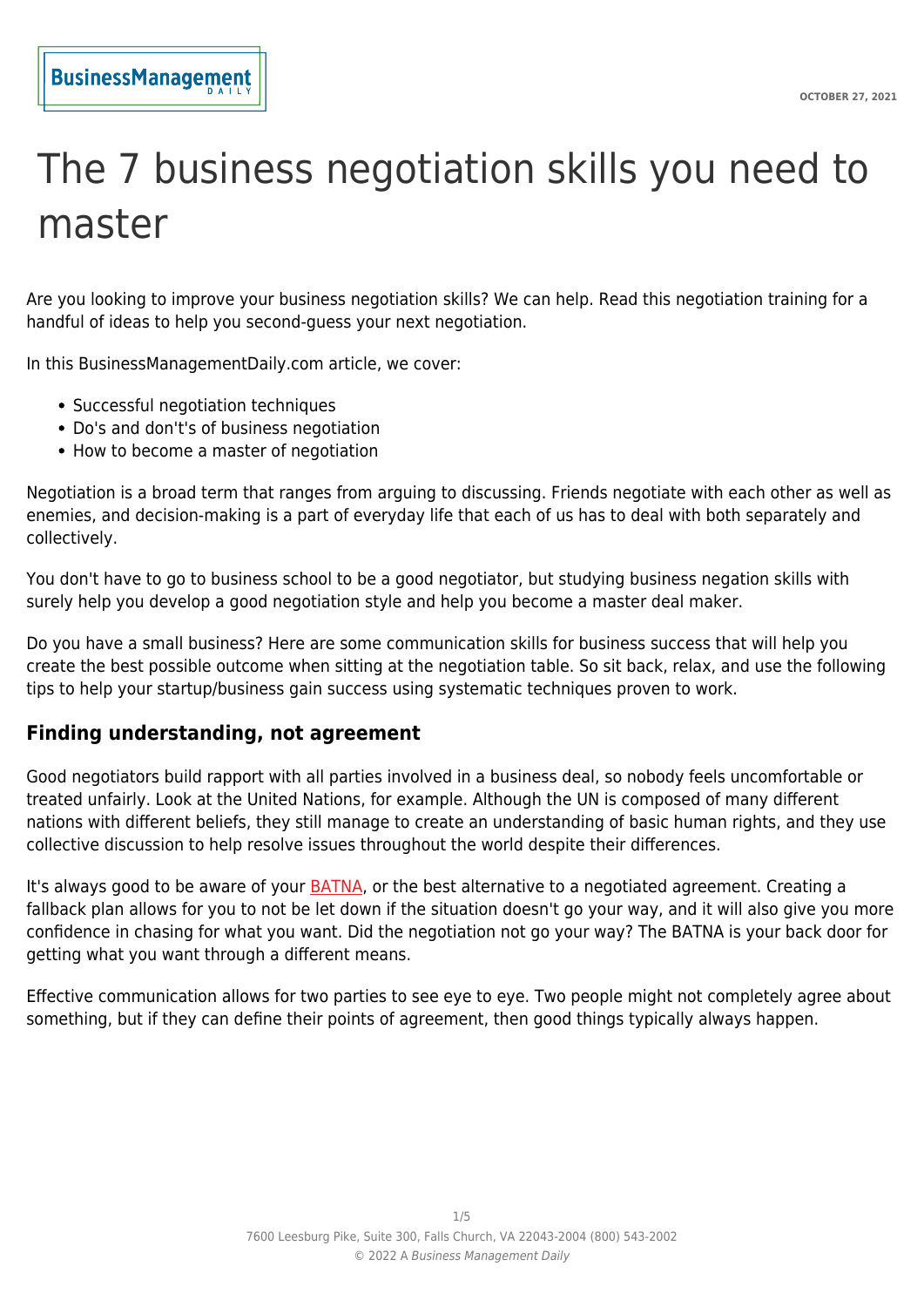

#### **Identifying a clear purpose**

Problem-solving starts with clarifying the purpose of negotiation, or verbal communication. There are many reasons for negotiating, from deciding where to go on vacation to deciphering who to invest more money in. Negotiation falls in both our professional and personal lives, so defining what you want out of a scenario helps you both at work and home. We say find your reason, and go for it in any aspect of life.

The bottom line in business negotiation is that you want something, and you need to figure out how to get it. If the other party involved doesn't even know exactly what you want, it's impossible to get it. Manifesting what you want may not mean that you get it, but it will take you to the next step of action sooner than if you beat around the bush.

For most people, their purpose for business negotiation is gaining more of something, and the best negotiation happens when both parties benefit from the deal. In any case, use assertive verbal communication to lay things out in black and white at the bargaining table.

# **Maintaining emotional control**

Taking setbacks in stride is a quality of an excellent negotiator. Considering emotional control when negotiating business is huge.

If you can't control yourself when negotiating a deal, then how will you control somebody else's decisions? Just read what Berkeley University has to say about [emotions](https://ggie.berkeley.edu/student-well-being/sel-for-students-self-awareness-and-self-management/sel-for-students-emotion-regulation/), and see how complicated the studies are about emotional control.

Emotional control isn't complicated (although many people struggle with it). The best way to control yourself emotionally is by asking yourself what you are feeling. If you can identify why you feel the way you feel, it allows you to see it from a third-person perspective rather than reacting irrationally or extreme in response to a certain event.

For example, it's sometimes wise to grimace or dismiss a low-ball offer with the wave of a hand, but don't let another person's attempt to control you knock you off your rocker. Keeping your cool at all times in the negotiation is an absolute must, so avoid pounding on the table with demanding notions at all costs.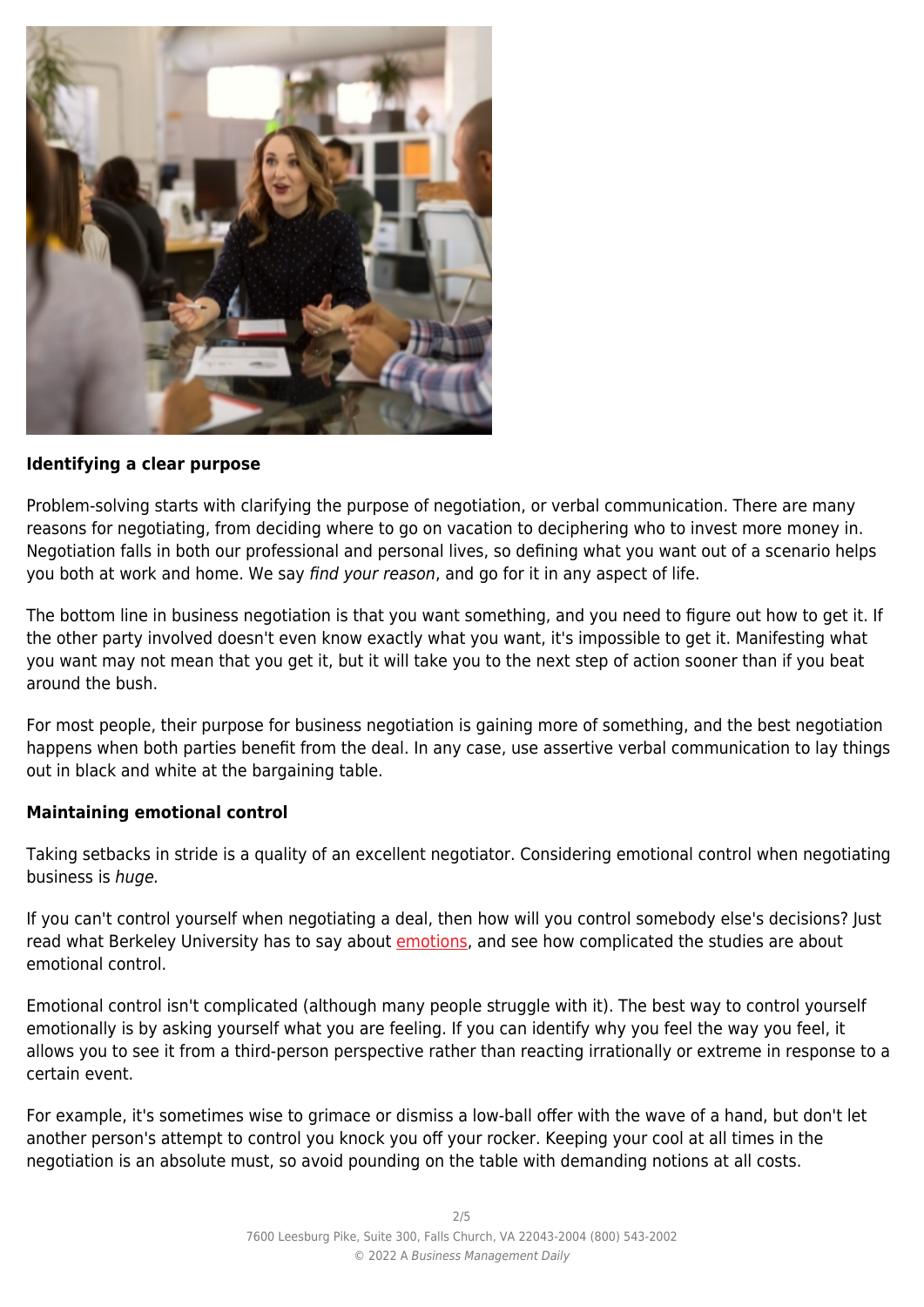# **Confidence**

Body language and confidence are what separates a successful negotiator from an amateur. There's no need to be arrogant. That can even lose your fellow negotiator's drive to make a deal with you, but if you have an air of confidence it's easier to control the situation.

Not only do you need to be confident, but you also need to have confidence in your trade. In other words, you need to be the best at what you do. Having the skill and experience helps your confidence, and also gives you the knowhow to back it up. If you're not the most experienced person in the room, what is your expertise? Find something in your experience or skillset to feel confident in.

Skilled negotiators use confidence as an [influential motivator](https://www.nap.edu/read/2303/chapter/13) on other people. Pay attention the next time you're in the room with a successful person. Are they confident? And how does their confidence affect the people around them? You'll find that successful people confidently interact with others, and their outgoing personality tends to wear off on everyone else around them.

#### **Knowing yourself and your communication style**

Keep track of yourself before you start analyzing your opposing negotiation. Knowing your own tendencies means you can double down on your strengths and correct your weaknesses (or things that may be perceived as weaknesses). You may even decide to record your voice, actions, and tendencies for further self-evaluation.

Another way you can study yourself is by taking a personality test. There are countless [different personality](https://hospitalityinsights.ehl.edu/free-personality-student-young-professional) [tests](https://hospitalityinsights.ehl.edu/free-personality-student-young-professional) that you could take in an attempt to learn about yourself, so try a few. Don't get too convinced by any particular personality test, take them all with a grain of salt, but they can be a valuable tool to get you thinking.

Once you know your personality, finding your own negotiation style shouldn't be hard. We all have strengths and weaknesses, and successful negotiators are aware of their weaknesses in an uncanny form.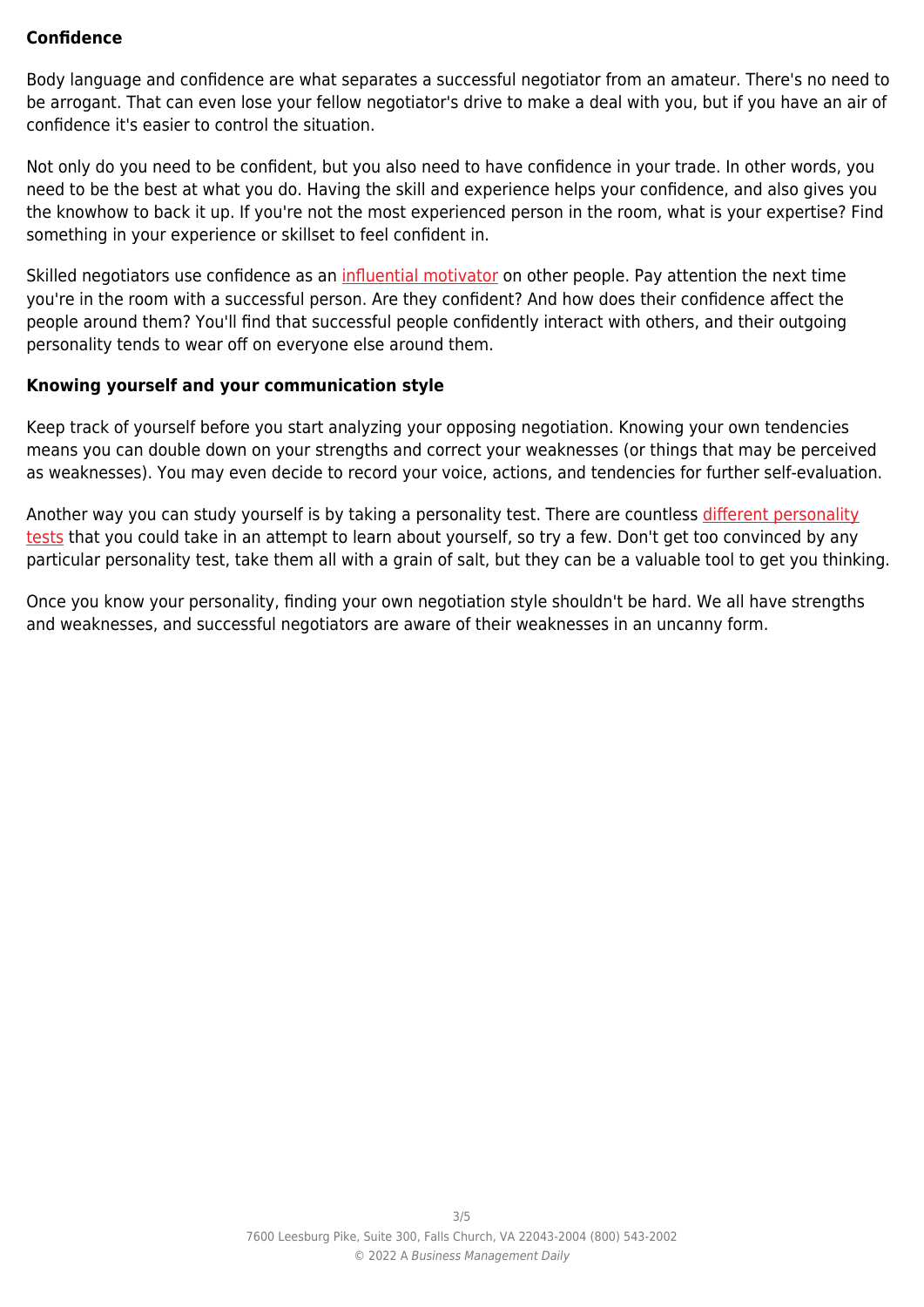

# **Careful listening (aka don't be a motor mouth)**

Develop active listening skills to impress the person on the other side of the negotiation. Saying too much to a good negotiator could quickly get put you in a weaker position, and that's not the ideal. You don't want to give up too much information or play your cards too early.

You may want to say a bit more if the point you're trying to get across is extremely important. Otherwise, listening is the best way you can influence the result of a negotiation.

What if the person you're negotiating with isn't very talkative? That's where you need to start asking questions. Think of (or even jot down) any question you can to throw down in a conversation to become more familiar with the person you're negotiating with.

# **Situational control**

You want to be in control, and if you can't have control, you can't win the argument/discussion. Paradoxically, being a control freak isn't having control and will likely harm others' perception of you. It's your job to stay in control of the situation without being hostile.

One simple way you can control the situation is by smiling. Oxford University confirms that [smiling is in fact](https://oxsci.org/a-smile-can-change-the-world/#:~:text=According%20to%20various%20studies%2C%20smiling,good%20feeling%2C%20causing%20a%20smile!) [contagious](https://oxsci.org/a-smile-can-change-the-world/#:~:text=According%20to%20various%20studies%2C%20smiling,good%20feeling%2C%20causing%20a%20smile!), and Berkely University talks about how it's easy for us to ['catch' emotions](https://greatergood.berkeley.edu/article/item/seven_ways_to_feel_more_in_control_of_your_life) from the people around us. Therefore, sending a contagious smile to the opposing negotiator is a first step in controlling your situation.

Controlling the situation means you must have impeccable [self-efficacy,](https://www.uky.edu/~eushe2/Bandura/BanEncy.html) or the confidence in your ability to handle difficult situations. Instead of seeing negotiation as a threat, successful entrepreneurs see constructive conflict as an opportunity to better their situation. The fewer variables there are, the better. But even better? Plan for the variables so you can stay calm and in control when they arise.

# **Persistence**

Abraham Lincoln advocated persistence because it helped him overcome difficulties. A big part of successful persistence is not getting distracted. According to AbrahamLincolnOnline.org, Honest Abe states that "You can not fail in any [laudable object](http://abrahamlincolnonline.org/), unless you allow your mind to be improperly directed".

Sure, being persistent is a repellant for certain personality types who stand in your opposition, so deciphering